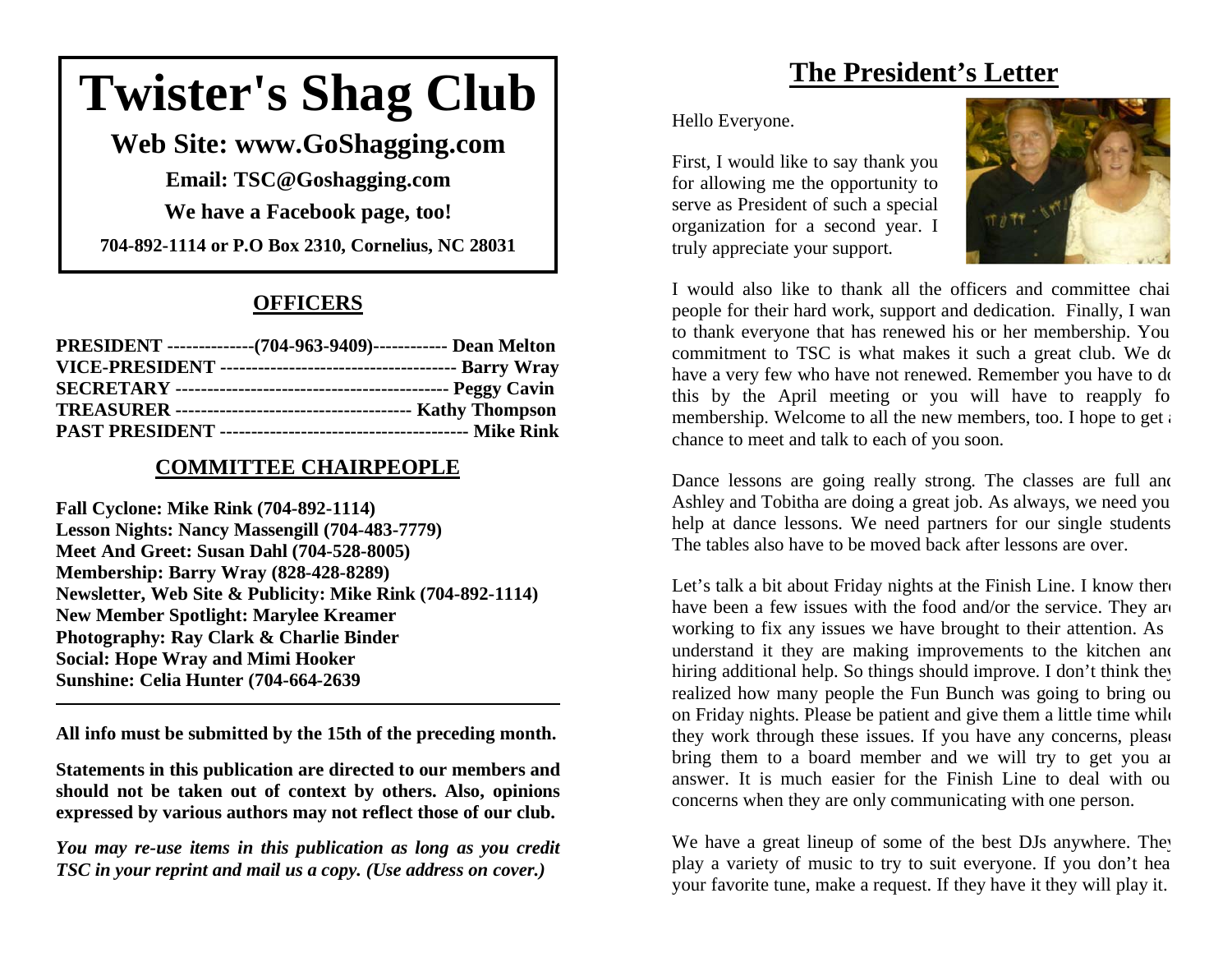Come out and join the fun. There is always room for more.

SOS is right around the corner. There will be three tea parties during SOS. Make your plans to come and enjoy. More info is located in the newsletter. Don't be late. Each will be scheduled to last from 5-7pm. There will also be a golf outing. The tee time will be 11:24 on Thursday. So please be there around 10:30. See our SOS page for more details on these and other activities.

But before we can leave for the beach we will be having a SOS kickoff party at the Finish Line on Friday night, April 10. Whether or not you are going to the beach for SOS, be there for this party.

That's about all for now. Remember to have fun and keep dancing.

See you soon.

Dean

# **A Different Dance Lesson Article**

By Nancy Massengill

Every newsletter has a dance lesson article… how many students are in the beginner and intermediate classes, a plea for partners, and a reminder that members can take a single night lesson for \$5.

Well, this is that article... and it's not!

How long has it been since you have been to a TSC dance lesson? Have you taken a lesson or workshop from Ashley and Tobitha?

If you haven't you have missed out on some great steps taught by two of the very best shaggers in the Shag World. And I might add fun lessons by two very patient, encouraging teachers! Come out and join the fun!

A number of our students have been coming to the Finish Line on Fridays. Remember we are the Fun Bunch! Make them welcome. Make sure they get to dance. Engage in conversation. Remember, we are representing our dance and our club.

# **Club Meeting Night**

Our monthly meeting will be held on Tuesday, April  $7<sup>th</sup>$  at Fa Boys in Mooresville. Social hour starts at 7pm. Come early to eat The business meeting will start at 8pm.

*We have twelve membership applications this month!* They are from Will Chance, Dana Deyton, Debbie Lambert, Heathe Mullins, Justin Mullins, Toni Petro, Adrian Steffen, Marsha Tomlin, and Betty Wagner, Trey Wilson, Joel Young and Lisa Young. Come meet them and welcome all of them into TSC. Don' miss your chance to win the cash in the TSC Treasure Chest, too!

# **Exciting Times In Twister's Shag Club** Barry Wray

As we approach the  $25<sup>th</sup>$  Anniversary of Fall Cyclone things appea to be getting busy within the Twister's Shag Club. The lessons on Tuesday Night have been huge. A big "thanks" to all of the guy who have been able to come out and help with the lessons. The floor is packed. The most exciting news is that we are attracting new members. Several have applied from this last set of lessons Wouldn't it be great to get back to triple digit membership?

This has also rolled over into the crowds on Friday Nights. It' good to have a crowded dance floor. I know it makes dancing a little bit more confined, but the interaction with new folks is a prime opportunity to get them to become part of The Fun Bunch. challenge you to join me in making a lap around the room on Friday night. If not for any other reason, we can always warn them about "The Instigator" patrolling the room looking for his nex victims. There are plenty of fun events to look forward to coming up very soon. What are you waiting for? Get your shag on!!!

# **Twister's Shag Club Cares About You**

Your club sends "get well", condolence and *birthday* cards to al its members. If you hear a member is ill, has surgery or has a loss let us know. Thank you Celia Hunter for Chairing these efforts!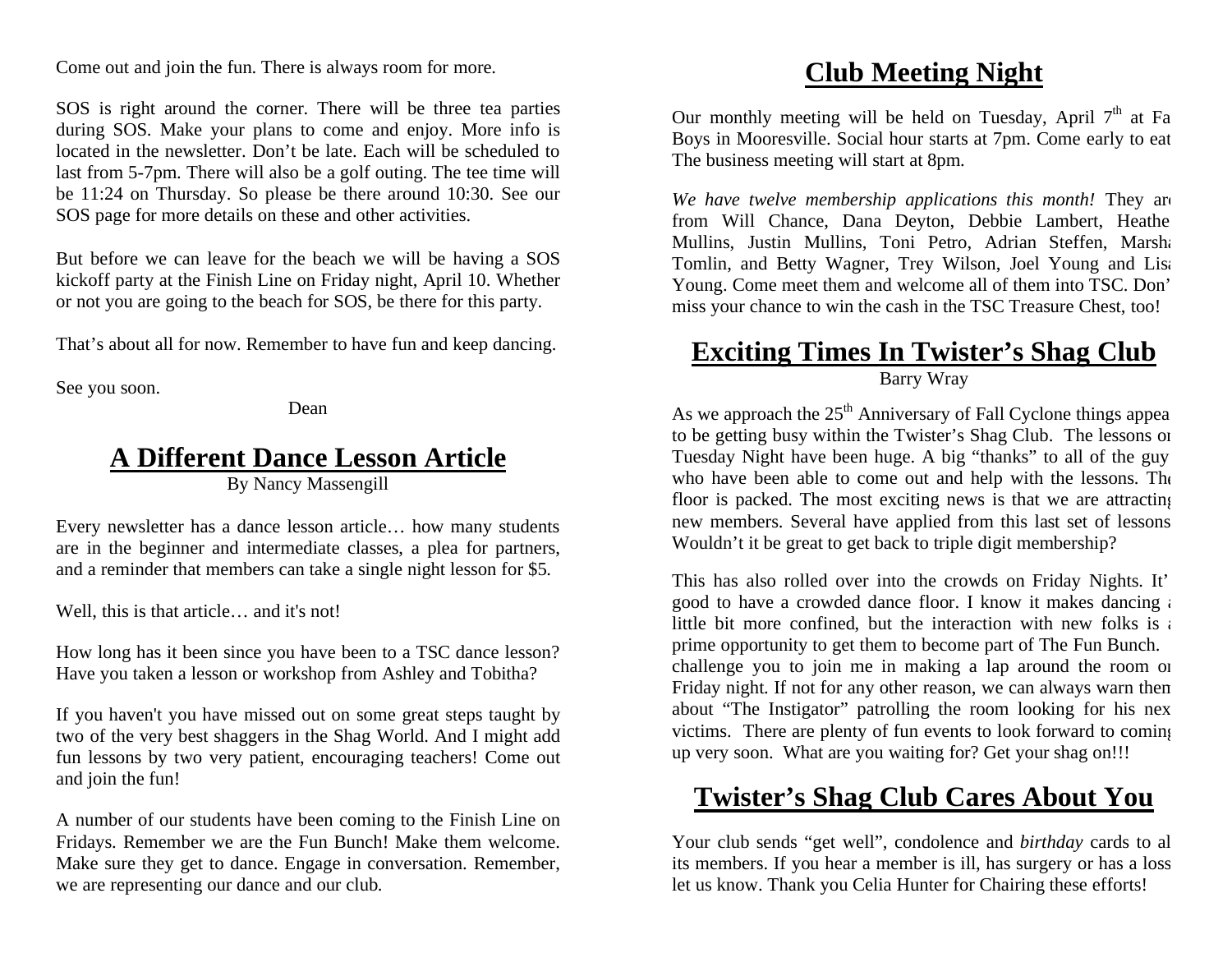# **SOS Advice For Our New Members**

By Bob Rea

As we were packing this weekend for SOS, I started thinking about how lucky we were to have such a great association with the people that we met at SOS. What started out as casual acquaintances turned into lifelong friends.

SOS has changed (like most everything) over the years, but one thing is definitely the same. Ninety-nine percent of everyone there is very friendly and wants to really enjoy the week. That is why, no matter when you go, you always see smiles on people's faces.

If you think the members of Twister's Shag Club have a lot of fun now, just hang around some of them at SOS! There is always a story or two for you to smile about when you get home. Watch out for a few of them though, they will get you into big trouble!

### *Editor's Note: The writer must have been looking in the mirror!*

It is hard to describe SOS. You just have to experience it for yourself. Whether you just go for a weekend or stay for all 10 days, you will have a great time.

When you first get there, go to any of the clubs and pick up a Carefree Times newspaper. That has a lot of information in it about the whole week. Also, Mike Rink usually publishes a great guide in our newsletter listing all of the DJ schedules.

Come early, stay late, don't sleep too long or you will miss something, give somebody a hug, buy somebody a drink, ask someone to dance, strike up a conversation and of course the main thing to do is… be yourself. There is only one of you and we would like to get to know you better. Hope to see you down there!

**Attention New Members: Spring SOS is April 17-26 at North Myrtle Beach. If you need more information, ask a fellow TSC member or officer about the fun and festivities. And if you can't go now, start planning for Fall SOS, September 18-27.** 

# **SOS Activities For Members And Guests!**

- **Saturday, April 18: Fat Harold's Back Deck from 5-7pm.** It' the return of our famous "Tea Party". (For new members, that' Long Island Iced Tea.) We'll have food, too. Come to have fun. It's only \$2 for members and \$10 for guests.
- **Tuesday, April 21. Ducks 5-7pm.** As we go to press we are working on details for food and beverages. But don't be late Again, it's only \$2 for members and \$10 for guests.
- **Thursday, April 23. Eastport Golf Course.** Captain's Choice golf outing for men and women, members and guests. Cost i only \$30. The tee time is 11:24am, so please be there by 10:30 This will give us time to pick teams, etc. If you or your guest are planning to play, please let Mike Rink know so he can confirm the number of tee times in advance. Thank you!
- **Friday, April 24. Pirate's Cove 5-7pm.** As we go to press we are working on details for food and beverages. But come early o risk missing out. This will be our biggest and best party of the week. Again, it's only \$2 for members and \$10 for guests.
- **Sunday, April 26: Fat Harold's at 8pm.** For those lucky enough to still be at the beach, we will have our semi-annual "I'm no leaving SOS and you can't make me" party. This event neve fails to create some special memories. Rumor has it that Apri 26 is also Wild Bill Walton's birthday. He will be there to celebrate. Join the fun.

# **DJ Schedule For The Finish Line**

| April 3: Butch Metcalf  | April 10: Jeff Foster |
|-------------------------|-----------------------|
| April 17: Roger Holcomb | April 24: John Parker |
| May 1: Buck Crumpton    | May 8: Norman Mills   |

**Please tell everyone that The Finish Line will have a DJ every Friday… even during SOS. If you aren't at the beach, be a The Finish Line with a great group of friends!**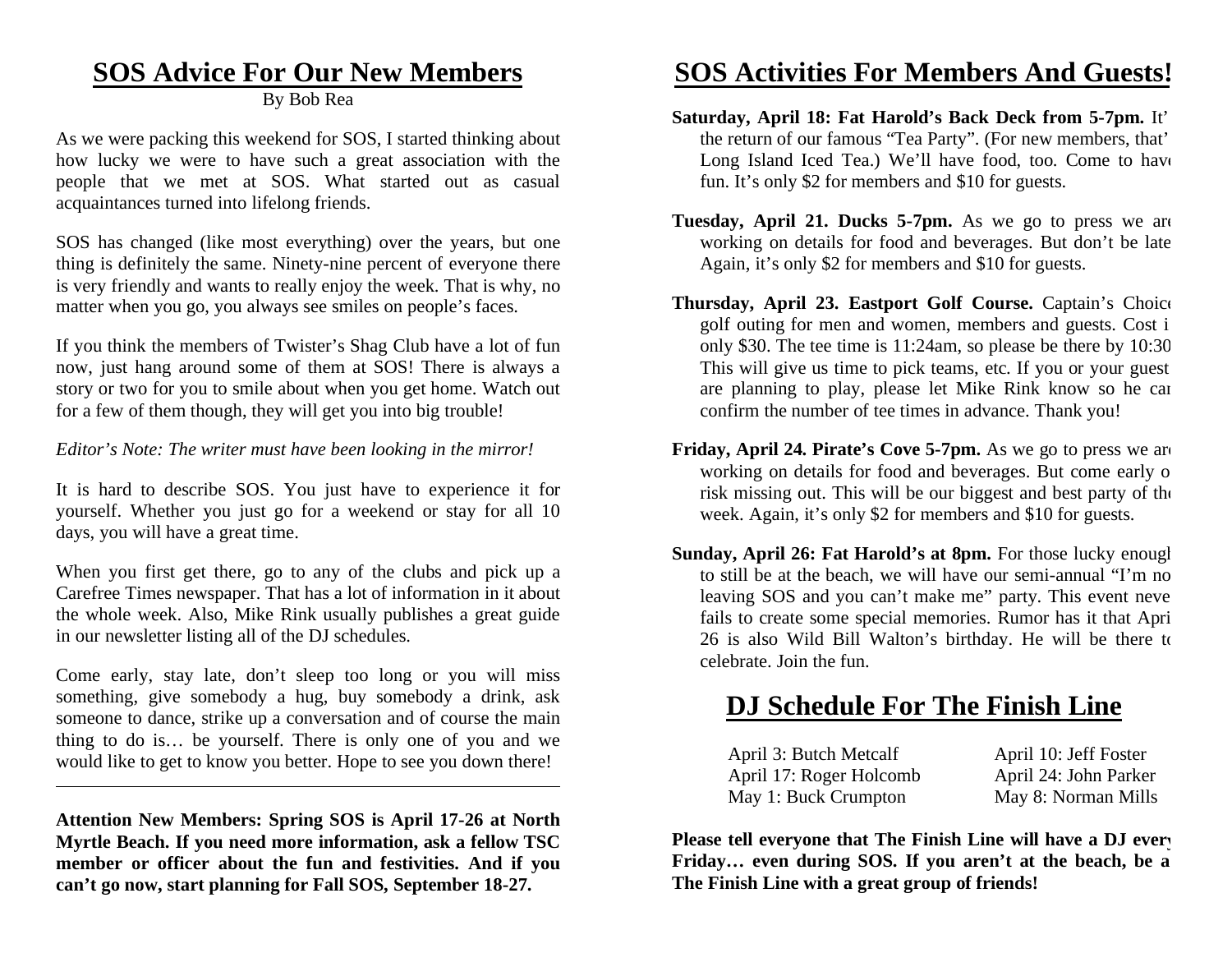# **Richard Nixon Service Award For DJ's**

By Peggy Cavin

A description of the Richard Nixon Service Award on the website of the Association of Beach And Shag Club DJs reads:

The Richard Nixon Memorial Service Award is presented annually to the deejay or deejays who have performed outstanding service other than deejay service for any group or entity encompassing the shag dance community or the shag and beach music community at large. The award is intended to honor the memory of one of our first shag deejays (Richard Nixon) who resided at North Myrtle Beach for many years and who was tireless in his efforts and service to various charities and organizations in the Carolinas.

This award was established in 2004 and has been given out each year to an outstanding DJ. This year's recipient was Mike Rink.

Mike and I went to DJ Throwdown last month, like we've done for many years. DJ Throwdown is held at Ducks Beach Club. During the three-day weekend approximately 80 DJ's paired up to play for hour and a half slots. It's a fun time. If you've never been to Throwndown, you need to go. They also induct several DJ's into their DJ Hall of Fame. The awards are placed on the wall in the lobby area of Fat Harold's Beach Club.

The induction ceremony takes places at Harold's on Saturday night of Throwdown. This year was special in that our good friend Farrell Watts was inducted along with other friends Cliff Merritt from Virginia and Bill Harper from North Myrtle Beach. It was an exciting night for all of them. Then on Saturday night while everyone was anxiously awaiting the winner's name to be drawn in the reverse raffle (which has a cash prize of \$6,000) they announced the recipient of The Richard Nixon Service Award.

The DJ Association President (Eddie Anderson) spoke of a guy who had contributed decades of service to the shag community as a DJ and also as someone who gives of himself to his fellow shaggers and other charities and organizations in his community.

Eddie said he had four pages of info to show why this person wa so deserving, but that he wasn't going to go into those details When Mike's name was announced, it took him totally by surprise.

It was a well-deserved award and we were excited to see hi m receive it this year. Our club has always been thankful to Mike fo the time and energy he has given to help make us what we are today. Along the way he has given his services to others outsid e his local shag family, too, always helping them when needed.

So, "hats off" to Mike... or as a friend that was congratulating Mike on the award called him, "Mr. Cyclone".



# **TSC Communications**

Are you getting a weekly email from TSC? Do you get the clu b phone calls? If not, let Mike know immediately. If you are a member of Facebook, please make sure to "Like" and "Share" th e TSC Facebook page and posts. That helps spread our event info!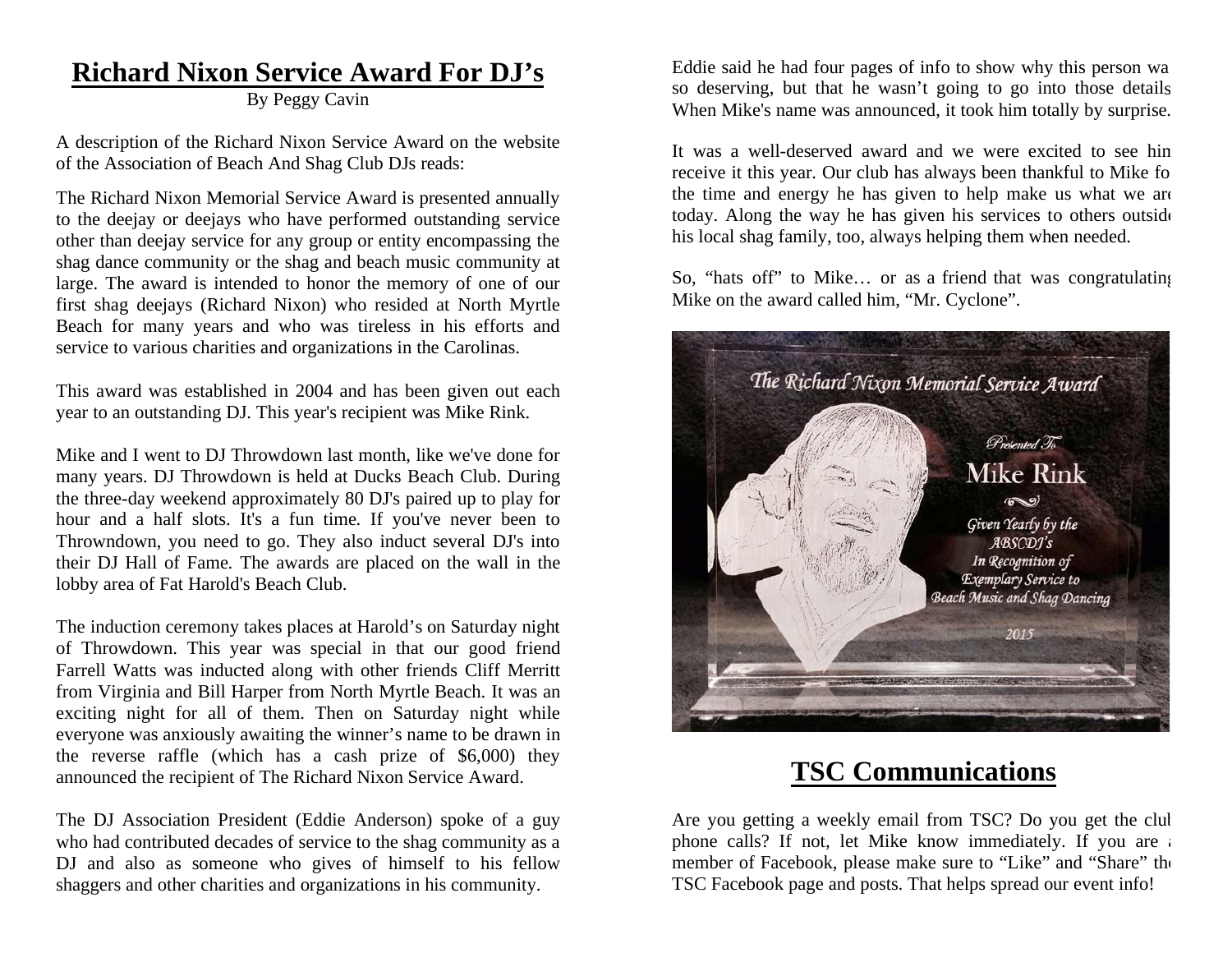# **Ashley And Tobitha's Junior Team**

There will be a dance and fundraiser for the Junior Shag Dance Team that Ashley and Tobitha coordinate on Saturday, April 11<sup>th</sup>. Details are shown below. Some of the TSC Fun Bunch will be heading down to Lynn's that night to support them. It will be a good time. Consider joining the fun and helping these kids.



# **TSC Exhibition Becomes a Show Stopper**

By Garry Ballard

It was a show for folks looking for the latest trends in home and garden products. But attendees who came through the entry area seemed to be entranced by shag dancing being demonstrated by Twisters club members and friends.

The scene was the Southern Spring Home and Garden Show at the Park Expo and Conference Center in Charlotte. Twisters had a display table near the entry way into the exhibit areas. During periodic times over five days, members demonstrated shag steps to the sounds of beautiful beach music. Junior dance team couple stunned the crowd with their latest moves and fancy footwork, too Large crowds would stop to watch and listen to the music. Al would applaud at the end of each dance.

Other club members handed out literature and keepsakes to those interested in learning more about the Carolina Shag and Twisters Many signed up for the next set of lessons, offered by Ashley and Tobitha Stewart. One patron even inquired about private lessons His wife was a shagger, but he didn't know how to do it.

The promotional display and exhibition was a huge success in exposing hundreds to the official state dance of North and South Carolina, and enticing many to enroll in the beginner class tha began March 10. That class of 69 beginners was one of the larges enrollments in recent Twisters memory.

This event once again demonstrates that Twisters club member are playing a big role in promoting and keeping alive thi wonderful dance and the music we all love so well.

# **Thought For Today:**

**A person who can't lead and won't follow makes an effective roadblock.**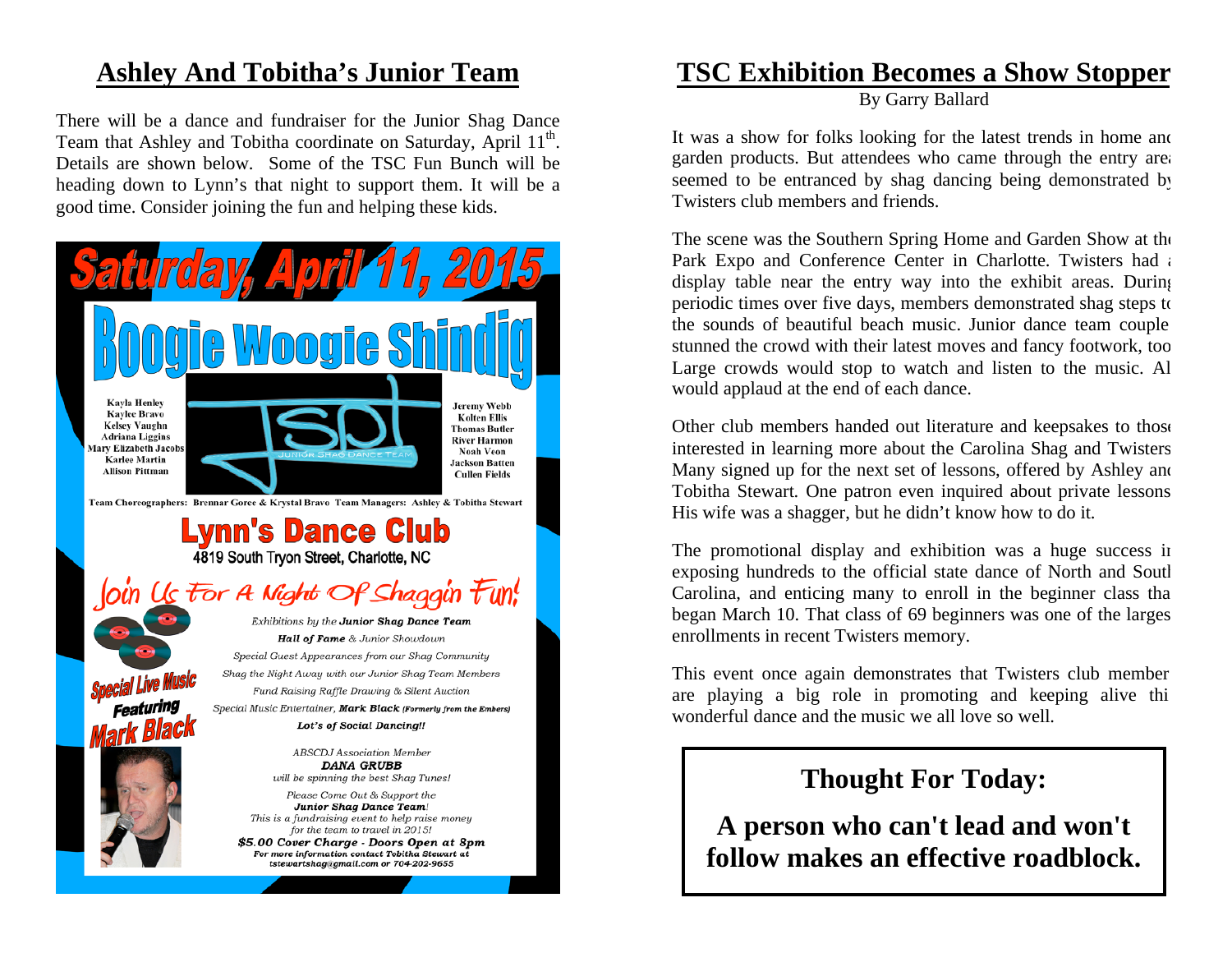# **Sweet and Sour Dressing**

By Dean Melton

- $1\frac{1}{2}$  cups vegetable oil
- $\frac{3}{4}$  cup red wine vinegar
- $\frac{3}{4}$  cup sugar
- $1\frac{1}{2}$  teaspoons salt
- $1\frac{1}{2}$  teaspoons celery seed
- $1\frac{1}{2}$  teaspoons dry mustard
- $1\frac{1}{2}$  teaspoons paprika
- $1\frac{1}{2}$  teaspoons grated onion

Combine and mix well. Chill. Shake before serving

# **Farrell Watts Gets A Big Honor**

Long-time DJ and friend Farrell Watts was recently inducted into the Association of Beach and Shag Club DJ's Hall Of Fame. This award commemorates the best of the best. On behalf of Twister's Shag Club we would like to say, "Congratulations" to him!



# **Bowling Party 2015**

By Peggy Cavin

Twisters Shag Club members hit the lanes on March 15th with 21 friends ready to have a fun time. This is just one of the *various* Twisters yearly activities. There are many others during the year. know of no other club that gets together to do so many things othe than just dancing.

A few of us met early and enjoyed some of their excellent food before we put on shoes and picked out that special, winning (? bowling ball.

The best bowlers came with their own ball and shoes. Since this was one of my first physical activities since several recen surgeries, I picked out a lightweight, six-pound ball. I quickly learned that it was almost too light to knock pins down and return to me. Someone suggested that I bowl with two six-pound balls so that if one got stuck, I could use the other. That worked for me!

The three team captains were Mike Rink, Scott Fletcher, and Mike Turbeville. They took turns picking players. As it worked out each team had one of our three best bowlers in the club (Ken Kreamer Marylee, Kreamer and Nancy Massengill).

This is always a fun outing. It's not all about which team wins o who the best bowler is. At the end of the day, it's about having fun with The Fun Bunch! There were lots of laughs, and no one had pressure put on them. Well, no one except me. My team member had to wait for my ball to be unstuck a few times! But, it was all in fun!! Maybe we should have bowling more than once per year. We always seem to have a great turnout. Let's have some more fun!

> **Remember: We will have some space available for YOUR article in the next issue!**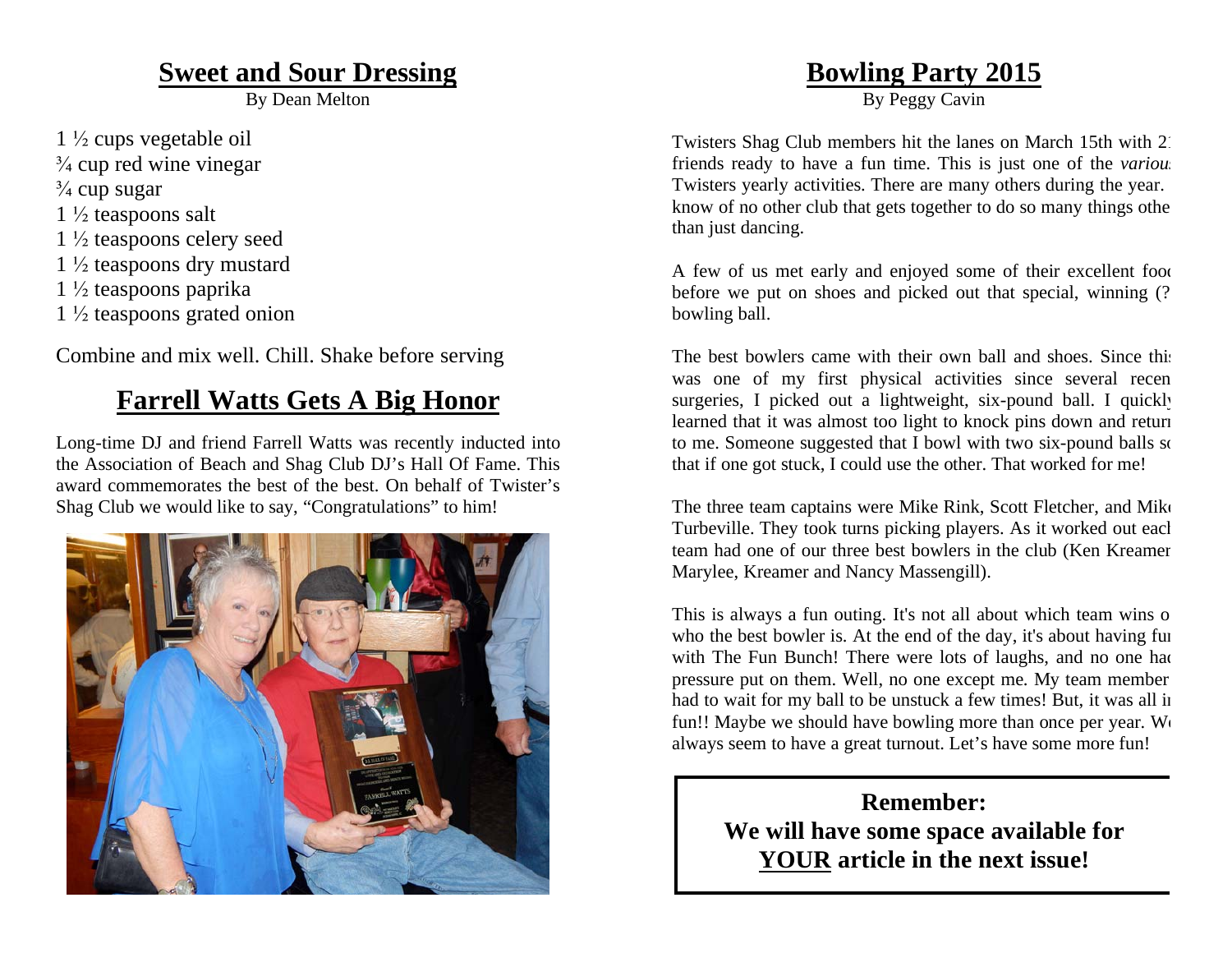# **What's Happening In The Shag World**

**GoShagging.com and our Facebook page also have info.** 

**April 7: TSC Monthly Meeting at Fat Boys.** 

**April 10: Spring SOS Kickoff Party at The Finish Line Lounge** 

**April 11: Junior Shag Dance Team Party For All at Lynn's** 

**April 17-26: Spring SOS at North Myrtle Beach, SC.** 

### **May 16: Party in Roanoke, VA. DJ Mike Rink. It will be fun!**

May 29, 30: Southern Comfort by Palmetto Shag Club. 803-497- 3669, susan.martin956@gmail.com, www.palmettoshagclub.com

June 19, 20: Shaggin On The Boulevard in Charleston, WV. Call 304-610-7160 or email WVShagInfo@WVShag.com for info

June 20: Jukin Vinyl Party in Concord. More details coming soon.

### **June 27: Oldies Party hosted by Winston Salem Shag Club.**

June 27: Boogie To Boone hosted by Boone Shag Club. Email NCA@Skybest.com for more information.

7/30-8/2: Shag-A-Ganza hosted by Golden Isles Shag Club in Jekyll Island. Goldenislesshagclub.com or 404-357-5169 for more.

July 2-6: Shag/Swing Contest & Party in Ft. Lauderdale

### **Aug: TSC Frozen Fantasy Party. Details to be announced.**

Aug 20-22: Beach Boogie hosted by Tampa Bay Beach Boppers. 813.786.2245 or www.tampabaybeachboppers.com

### **Sept 18-27: Fall SOS at North Myrtle Beach, SC.**

Oct 9, 10: ShagAttack and Shag Hall Of Fame Inductions at NMB

Oct 29-31: The 26th Annual Orange Squeeze hosted by Beach Boppers of Orlando. www.beachboppers.com

**Nov (5) 6-8: The Fall Cyclone. See www.FallCyclone.com for details once the party plans are finalized. They're coming soon!** 

# **Upcoming Birthdays**

| Bob Rea               | 04/09 | Debbie Hardick       | 04/16 |
|-----------------------|-------|----------------------|-------|
|                       |       |                      |       |
| Rees Brody            | 04/18 | Debbie Chance        | 04/19 |
| George Lentz          | 04/20 | <b>Raymond Clark</b> | 04/2  |
| <b>Bill Walton</b>    | 04/26 | <b>Rich Brown</b>    | 05/0  |
| Garry Ballard         | 05/03 | Cindy Rea            | 05/06 |
| Trey Wilson           | 05/11 | <b>Frances Smith</b> | 05/2  |
| <b>Scott Fletcher</b> | 05/22 | Will Chance          | 05/28 |
|                       |       |                      |       |

# **Congratulations to Mary Lee & Ken on becoming first time grandparents**

Hope Wray

**Spring SOS is my favorite time of the year! I would like to say Happy Anniversary to my sweet husband with many more to come! Now, let's dance.**

Diane Millman

**Congratulations to Mike on his DJ Award. It is well deserved.**

Susan Dahl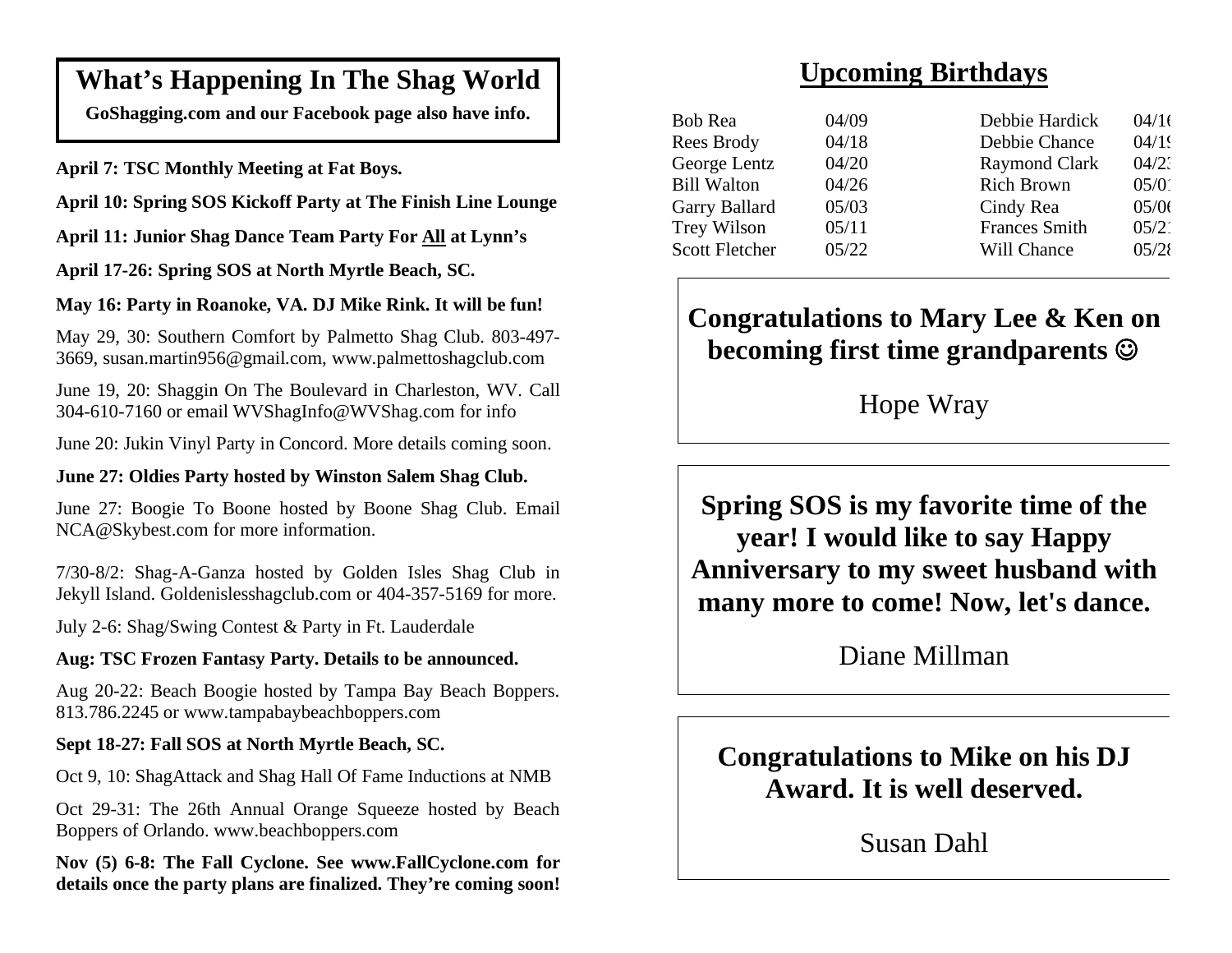2015 Spring SOS DJ Schedule Courtesy Of Mike Rink, Twister's Shag Club & www.GoShagging.com

|           | Ducks                | Ducks                 | Harold's     | Harold's          | $\ddot{\rm o}$      | $\ddot{0}$ .   | S.              | $\overline{0}$ . | Pirate's            | Swillies        |
|-----------|----------------------|-----------------------|--------------|-------------------|---------------------|----------------|-----------------|------------------|---------------------|-----------------|
|           |                      | Café                  |              | Back Deck         | Arcade              | Beach Club     | Café            | Pavilion         | Cove                | Hideaway        |
| Fri 12-5  | Paul Craver &        | David                 | Milton       | ×                 | Billy               | <b>Rodney</b>  | ×               | Claude Collins   | Trae                | ×               |
|           | The Finesse Band     | Sessoms               | White        |                   | Fanning             | Still<br>And   |                 | erry Burrage     | inderso             |                 |
| Fri 5-9   | <b>Bill Harper</b>   | Gary Stellpflug       | Eddie        | Jerry             | Terry               |                |                 | Randy            | Ken                 | Bill            |
|           | Billy Waldrep &      | Rose & Andersor       | <b>Baker</b> | Munson<br>Ken     | <b>McPhai</b>       | Then           | Chigger         | Rowland          | McGee               | Ruth            |
| Fri 9-C   | <b>Buck Crumpton</b> | Steve Baker &         | Jimmy        |                   | Murl                | .<br>Thigger   | Woods           | $_{\rm{Jay}}$    | Robbie              | Joanne          |
|           | John Smith           | <b>Butch Metcalf</b>  | Buffkir      | Jones             | Augustin            | Woods          |                 | Nelms            | Leggett             | ohnson          |
| Sat 12-5  | Grubb & Walston      | Vinyl                 | Eddie        | Kitty             | Danny               | Stevie         | ×               | Jay Kinlaw       | Butch               | Tootie          |
|           | Foster & B Harper    | Party                 | <b>Baker</b> | Earles            | Navey               | $\overline{B}$ |                 | laude Collins    | Adeimy              | Brown           |
| Sat $5-9$ | Paul Craver &        | Jim Agee &            | Jimmy        | Jerry Munson      | Walter              | Normar         |                 | Mac              | Robbie              | esa Hudson &    |
|           | Billy Waldrep        | <b>Eddie Anderson</b> | Buffkin      | <b>ISC</b> Party  | Jpchurch            | Mills          | Roy             | Mast             | Leggett             | Rick Strickland |
| Sat 9-C   | Buck Crumpton &      | Steve Baker &         | Gary         | John              | Mike                | Clyde          | <b>Childres</b> | Stevie           | Ken                 | John Campbell   |
|           | Ed Timberlake        | <b>Butch Metcalf</b>  | Bass         | Hall              | Harding             | Waller         |                 | $\mathbf{r}$     | McGee               | & Kitty Earles  |
| Sun 12-5  | Jason Justice &      | Dennis Brumble &      | Camp         | Tiny's            | Normar              | Roy            | ×               | Jay Nelms        | $Clyde$ Waller $\&$ | ×               |
|           | Black water R&B      | David Sessoms         | Kemo         | Party.<br>Larry   | Mills<br>Chuck      | Childress      |                 | Jerry Burrage    | Tootie Brown        |                 |
| Sun 5-9   | B Harper & J Foster  | Agee & Johnson        | Milton       |                   |                     | Rodney         | ×               | Claude           | Danny               | Ken             |
|           | <b>Buck</b>          | Rose & Stellpflug     | White        | Edwards<br>Milton | lodfelte            | Still          |                 | Collins          | Navey<br>Dick       | McGee           |
| $Sun9-C$  | Crumpton             | Butch Metcalf &       | John         |                   | Steve               | David          | ×               | Jay              |                     | Bill            |
|           | <b>Ed Timberlake</b> | Eddie Anderson        | Hall         | White             | Coley               | sessom:        |                 | Kinlaw           | Hamrick             | Ruth            |
| Mon 12-5  | Paul Craver &        | Gary Stellpflug &     | Gary         | ×                 | Terry               | Norman         | ×               | Stevie B.        | Ken                 | ×               |
|           | The Holiday Band     | David Sessoms         | Bass         |                   | McPhail             | Mills<br>And   |                 | Sid Pruitt       | McGee<br>Dick       |                 |
| Mon 5-9   | Harper & Campbel     | Grubb & Johnson       | Eddie        | Jerry             | Mike                |                | ×               | $_{\rm{Jay}}$    |                     | John Campbel    |
|           | Skip Mallios &       | Anderson & Rose       | Baker        |                   | Harding<br>-------- | Then           |                 | Kinlaw           | Hamrick<br>Tootie   | & Kitty Earles  |
| Mon 9-C   | Skip Lancaster       | Jim Agee &            | David        | Munson<br>Kitty   | Larry               | Chigger        | ×               | Jay              |                     | ×               |
|           | Crumpton & Waldrep   | Butch Metcalf         | Harris       | Earles            | Calhour             | Woods          |                 | Nelms            | Brown               |                 |
| Tues 12-5 | Paul Craver &        | <b>Jeff</b> Foster &  | Fashion      | ×                 | Larry               | Stevie         |                 | Rommie Tyndal    | Clyde               | ×               |
|           | Mark Roberts Band    | <b>Butch Adeimy</b>   | Show         |                   | Calhour             | ≏¦             |                 | Jerry Burrage    | Waller              |                 |
| Tues 5-9  | JAgee & B Harper     | Grubb & Campbel       | Milton       | Jerry             | Terry               | David          | ×               | Claude           | Danny               | Butch           |
|           | & TSC Party          | Anderson & Johnson    | White        | Munson            | McPhail             | Sessoms        |                 | Collins          | Navey               | Davidson        |
| Tues 9-C  | <b>Buck Crumpton</b> | Jim Rose &            | Jimmy        | Eddie             | Murl                | Dennis         | ×               | Stevie           | Trae                | Wes             |
|           | Billy Waldrep        | <b>Butch Metcalf</b>  | Bufkin       | Baker             | Augustine           | Brumble        |                 | £.               | Andersor            | Carrajat        |

# 2015 Spring SOS DJ Schedule Courtesy Of Mike Rink, Twister's Shag Club & www.GoShagging.com

|                    | Ducks                             | Ducks                 | Harold's        | Harold's                 | Э.               | $\ddot{0}$ .             | Э.               | $\ddot{0}$ .                    | Pirate's            | Swillies             |
|--------------------|-----------------------------------|-----------------------|-----------------|--------------------------|------------------|--------------------------|------------------|---------------------------------|---------------------|----------------------|
|                    |                                   | Café                  |                 | <b>Back Deck</b>         | Arcade           | Beach Club               | Café             | Pavilion                        | Cove                | Hideaway             |
| Fri 12-5           | The Finesse Band<br>Paul Craver & | Sessoms<br>David      | Milton<br>White | ×                        | anning?<br>Billy | Rodney<br>Still<br>Still | ×                | Claude Collins<br>lerry Burrage | Anderson<br>Trae    | ×                    |
|                    | <b>Bill Harper</b>                | Gary Stellpflug       | Eddie           | Jerry                    | Terry            | And                      |                  | Randy                           | Ken                 | Bill                 |
| Fri 5-9            | Billy Waldrep &<br>.              | Rose & Anderson       | Baker           | Munson                   | McPhail          |                          |                  | Rowland                         | McGee               | Ruth                 |
| Fri 9-C            | <b>Buck Crumpton</b>              | Steve Baker &         | Jimmy           | Ken                      | Murl             | Then<br>Chigger          | Chigger<br>Woods | Jay                             | Robbie              | Joanne               |
|                    | John Smith                        | <b>Butch Metcalf</b>  | <b>Buffkin</b>  | Jones                    | Augustine        | Woods                    |                  | Nelms                           | Leggett             | Johnson              |
| Sat 12-5           | Grubb & Walston                   | Vinyl                 | Eddie           | Kitty                    | Danny            | Stevie                   | ×                | Jay Kinlaw                      | Butch               | Tootie               |
|                    | J Foster & B Harper               | Party                 | <b>Baker</b>    | Earles                   | Navey            | $\mathbf{p}$             |                  | Claude Collins                  | Adeimy              | Brown                |
| Sat 5-9            | Paul Craver &                     | Jim Agee &            | limmy           | Jerry Munson             | Walter           | Norman                   |                  | Mac                             | Robbie              | Lesa Hudson &        |
|                    | Billy Waldrep                     | <b>3ddie Anderson</b> | Buffkin         | <b>ISC</b> Party         | Upchurch         | Mills                    | Roy              | Mast                            | Leggett             | Rick Strickland      |
|                    | Buck Crumpton &                   | Steve Baker &         | Gary            | $_{\rm John}$            | Mike             | Clyde                    | Childress        | Stevie                          | Ken                 | John Campbell        |
| Sat 9-C            | Ed Timberlake                     | <b>Butch Metcalf</b>  | Bass            | Hall                     | Harding          | Waller                   |                  | $\mathbf{m}$                    | McGee               | & Kitty Earles       |
| Sun 12-5           | Jason Justice &                   | Dennis Brumble &      | Camp            | Tiny's                   | Normar           | Roy                      |                  | Jay Nelms                       | $Clyde$ Waller $\&$ | ×                    |
|                    | Black water R&B                   | David Sessoms         |                 | Party.                   | Mills            | Childress                | ×                |                                 | Tootie Brown        |                      |
| $S \text{un } S-9$ | B Harper & J Foster               | Agee & Johnson        | Kemo<br>Milton  | $_{\rm Larry}$           | Chuck            | Rodney                   | ×                | Jerry Burrage<br>Claude         | Danny               | Ken                  |
|                    | <b>Buck</b>                       | Rose & Stellpflug     | White<br>John   | Edwards<br>Milton        | <b>Nodfelte</b>  | Still                    |                  | Collins                         | Navey<br>Dick       | McGee                |
| $Sun9-C$           | Crumpton                          | Butch Metcalf &       |                 |                          | Steve            | David                    | ×                | Jay                             |                     | Bill                 |
|                    | Ed Timberlake                     | Eddie Anderson        | Hall            | White                    | Coley            | Sessoms                  |                  | Kinlaw                          | Hamrick             | Ruth                 |
| Mon 12-5           | Paul Craver &                     | Gary Stellpflug &     | Gary            | ×                        | Terry            | Norman                   | ×                | Stevie B.                       | Ken                 | ×                    |
|                    | The Holiday Band                  | David Sessoms         | Bass<br>Eddie   |                          | McPhail          | Mills                    |                  | Sid Pruitt                      | McGee<br>Dick       |                      |
| Mon <sub>5-9</sub> | Harper & Campbell                 | Grubb & Johnson       |                 | Terry<br>Munson<br>Kitty | Mike             | And                      | ×                | $_{\rm{Jay}}$                   |                     | John Campbell        |
|                    | Skip Mallios &                    | Anderson & Rose       | Baker<br>David  |                          |                  |                          |                  |                                 | Hannick<br>Tootie   | & Kitty Earles       |
| Mon 9-C            | Skip Lancaster                    | Jim Agee &            |                 |                          | Harding<br>Larry | Then<br>Chigger          | ×                | Kinlaw<br>Jay                   |                     | ×                    |
|                    | Crumpton & Waldrep                | <b>Butch Metcalf</b>  | Harris          | Earles                   | Calhoun          | Woods                    |                  | Nelms                           | Brown               |                      |
| Tues 12-5          | Paul Craver &                     | Jeff Foster &         | ashior          | ×                        | Larry            | Stevie                   | ×                | Rommie Tyndall                  | Clyde               | ×                    |
|                    | s Band<br>Mark Roberts            | Butch Adeimy          | Show            |                          | Calhoun          | $\mathbf{r}$             |                  | Jerry Burrage                   | Waller              |                      |
| Tues 5-9           | Harper<br>J Agee & B I            | Grubb & Campbell      | Milton          |                          |                  | David                    | ×                | Claude                          | Danny               | Butch                |
|                    | & TSC Party                       | Anderson & Johnson    | White:          | Jerry<br>Munson<br>Eddie | Terry<br>McPhail | Sessoms                  |                  | Collins<br>Stevie               | Navey<br>Trae       | Davidson<br>-------- |
| $\frac{1}{2}$      | <b>Buck Crumpton</b>              | Jim Rose &            | Jimmy           |                          | Murl             | Dennis                   |                  |                                 |                     | Wes                  |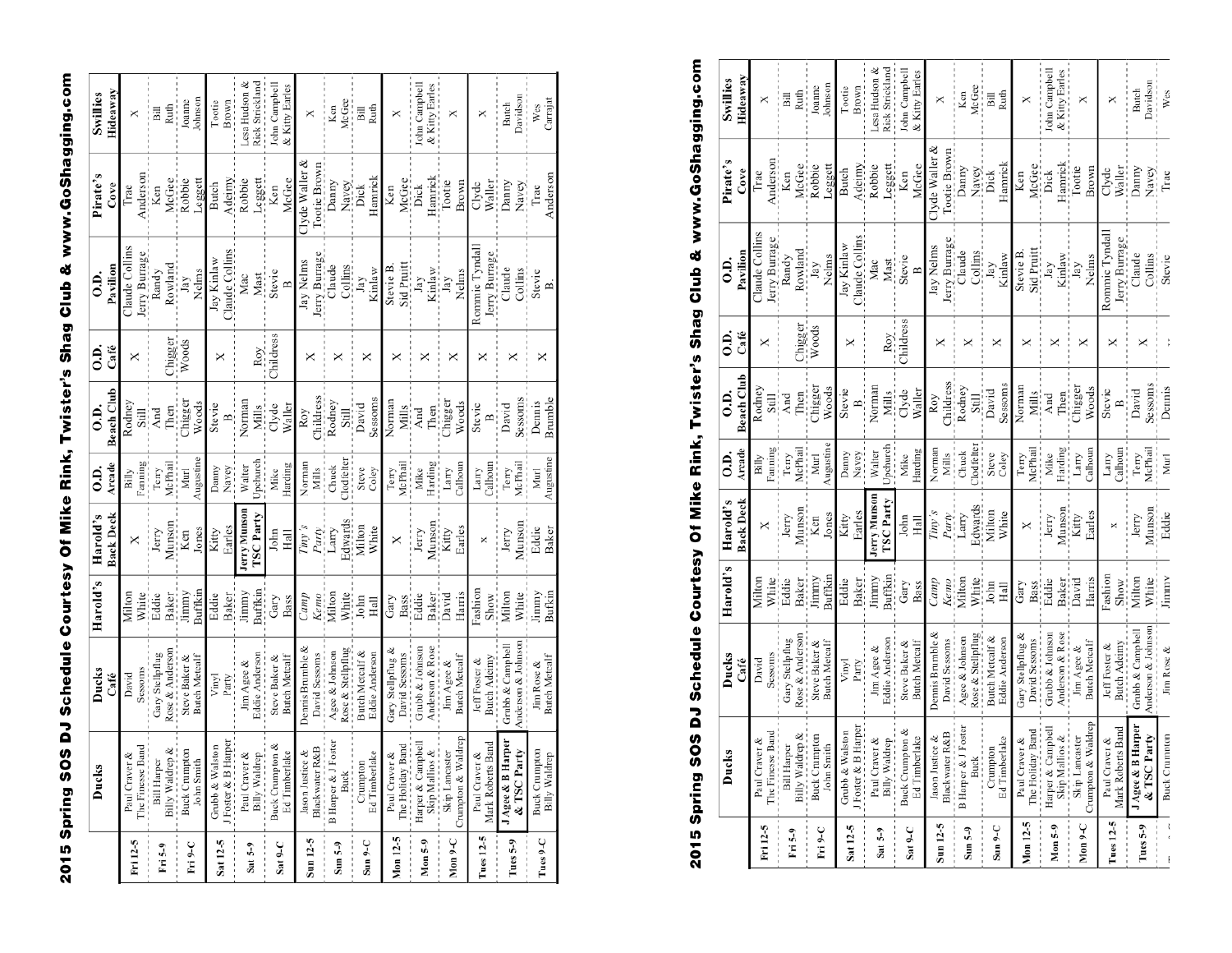# **Valentines Day Party**

By Hope Wrav

I just wanted to thank everyone for making our Valentines Day Party a success. Everyone seemed to have a good time. The late night breakfast served at The Finish Line was fantastic. Congrats to all that won prizes that night. Even though there were other events going on that same weekend, I think our party blew everyone else's out of the water. The crowd, music, food and friends were great. Of course, we do know how to party. That's why we are known as the "Fun Bunch".

### **Valentines Party At The Finish Line** Barry Wray

The Valentines Party at the Finish Line on Friday The  $13<sup>th</sup>$  went well. The ladies liked the roses. There were several items that were given way, including a room for DJ Throwdown. Our ladies did a good job decorating with the big candy hearts on the wall. I feel confident that a good time was had by all. It was obvious I had a good time by how slow I was moving the next morning!

As the night grew later the "instigator" flew into action. There was a couple there on their first date. They came in to check out all of the excitement. I think they either had a very good time, or we scared the hell out of them and we will never see them again. I remember the instigator asking the guy, "Hey man, you ever been in jail? I have." He rolled up his left hand to his lips with the index finger and thumb touching. I will not mention any names to protect the innocent or the guilty ones, but his co-conspirator was by his side spreading it on like mayo on a 'mater sandwich. At this point in the night, I think most everyone's drunk meter was nearly pegged. It was much like a late night at Fat Harold's during SOS.

I think it is good for everyone to take the initiative to introduce themselves to the new folks at Finish Line and make them feel welcomed. The crowds have been very great. If you haven't been out, you've got to get off that couch and come check things out. Who knows, you might even be the instigator's next victim.

# **ShagAttack 2015**

By Peggy Cavin

Mike and I attended the spring ShagAttack party in March. This i when they announce the selection of individuals into the Shagger Hall of Fame, and the Keepers of the Dance.

The party started Friday night at the OD Beach Club. It wa packed with shaggers and members of the Hall of Fame who ha d come to support the new inductees. Butch Metcalf was the DJ

On Saturday night we were served a delicious dinner consisting o fried chicken, roast beef, green beans, roasted red potatoes alon g with salad, bread and of course dessert; banana pudding and cake.

After dinner everyone went downstairs to party. Steve Baker wa playing the music. At 10 o'clock the new inductees were announced. No one knows who these people will be until thei names are called out. Sam McIntosh, Bob Myrick and Wanda Yo w did the honors. Cheers and applause were heard as each ne w inductees name was announced.

Eddie Monsour also received a special award on Saturday night fo his involvement over the years.

Monty Lee was moving around throughout the night takin g pictures of all who attended and the new inductees. Visit Monty's Facebook page to see these pictures.

Those inducted into the Beach Shaggers Hall of Fame were:

Judy Moore, Ann Rouse, Carol Church, Pat Folds, Lee Roberts Claude Robertson, Nick Columbus, Tony Eldreth

Those voted into the Keepers of the Dance were:

Bryan Hall, Rachel McKilvey, Wade Alder

Twisters Shag Club congratulates all these 2015 recipients!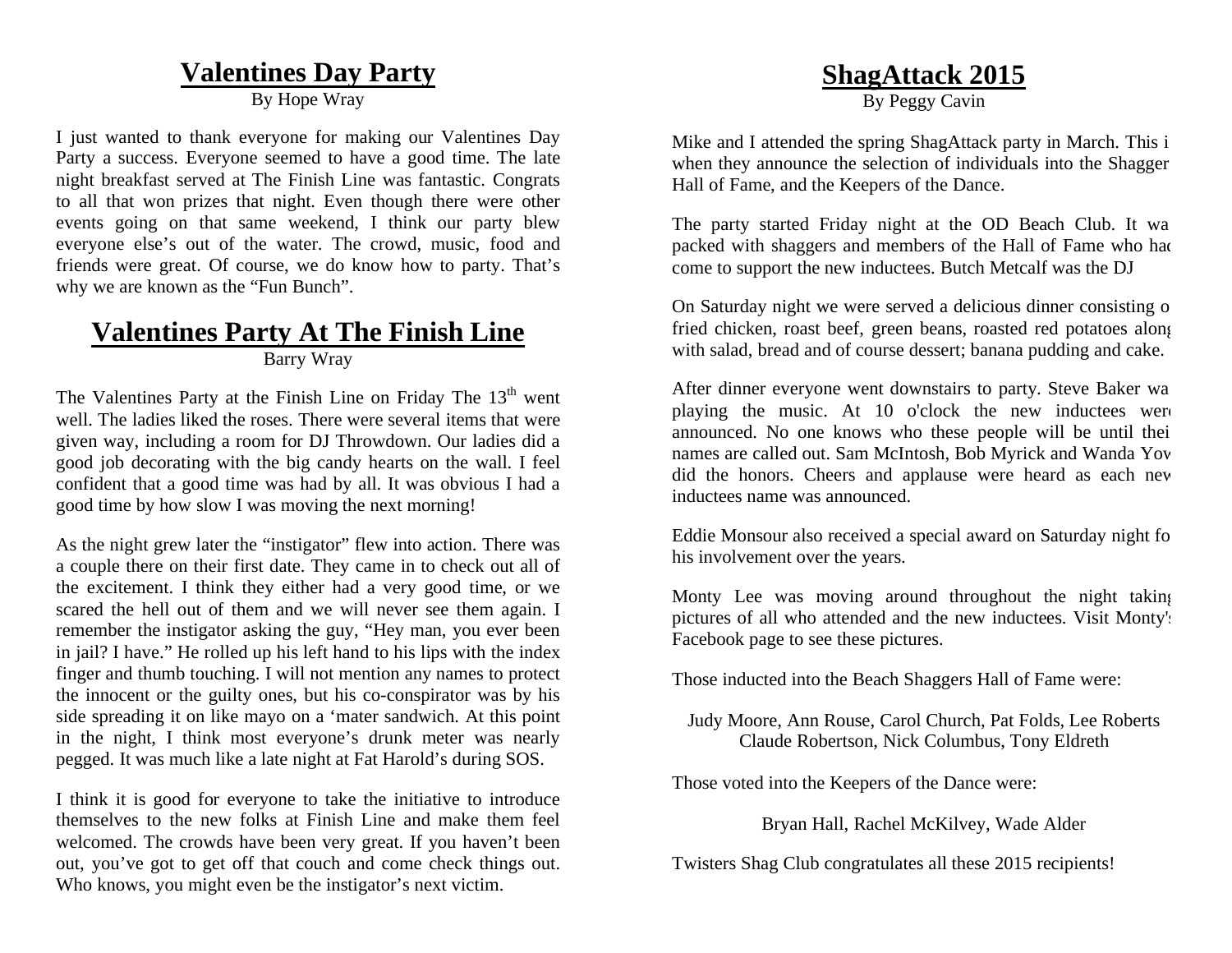# **Happenings In The Massengill Family**

By Nancy Massengill

Most of you are aware of our son who is in the Army. He, his wife, daughter and son have been stationed in Hawaii for the past three years. During this time he had been deployed to Afghanistan. It is now time for a change of station and we had been under the impression that they would be coming back stateside to be based at Fort Bliss (El Paso, Texas). This was to happen sometime the end of June or early July.

A couple of months ago, Trey received an invitation to apply for The 3rd U.S. Infantry Regiment (The Old Guard). We have learned recently that his packet has been reviewed and that indeed he has been accepted into The Old Guard. His new duty station will be Fort Myer just outside Washington, D.C.

For those of you who are unaware of The Old Guard, its mission is to conduct memorial affairs to honor fallen comrades and ceremonies and special events to represent the Army. The Old Guard is so named because it is the oldest active-duty regiment in the Army, serving our Nation since 1784. It is the Army's official ceremonial unit and escort to the President. It also provides security for Washington DC in the case of a national emergency or a civil disturbance.

Since World War II, The Old Guard has served as the official Army Honor Guard and escort to the President. In that capacity, 3rd Infantry soldiers are responsible for the conduct of military ceremonies at the White House, the Pentagon, national memorials and elsewhere in the nation's capital. In addition, soldiers of The Old Guard maintain a 24-hour vigil at the Tomb of the Unknown, provide military funeral escorts at Arlington National Cemetery and participate in parades at Fort Myer and Fort Lesley J. McNair. Along with these duties, The Old Guard presents historical theatrical productions to audiences in the Washington, D.C. Area. In fact, the Old Guard annually participates in more than 6,000 ceremonies, an average of 16 per day.

Despite this arduous schedule, The Old Guard continuously prepares for its security and infantry missions by conducting year round training, culminating in a rigorous evaluation of unit tactic a proficiency. Because of this, all soldiers are as familiar wit h traditional infantry or military-police duties as they are wit h ceremonial duties.

There are several different units within The Old Guard. At thi point we are unsure as to which unit he will assigned. As you can imagine, it was quite an honor to be asked to apply. To now be accepted is definitely a highlight of his military career and one more reason why we are so very proud of him.

P.S. For those who followed the Afghanistan deployment as a Tactical Explosives Detector Dog, Moris has retired and was abl e to be adopted by Trey and family. He is living quite a spoile d family life and he along with their other two four-legged children will be coming closer for us to visit more often.

# **Some Things To Think About**

- •• Join the gang for a trip to visit Roanoke Valley Shag Club on May  $16<sup>th</sup>$ . Twenty TSC members are already going. If you ever think you might want to join in the fun, you need to call th e The Comfort Suites Inn (Ridgewood Farm, 2898 Keagy Rd. Salem, VA) *immediately*. The phone number is 540-375-480 0 Rooms are \$99. This is a very special rate since the VA Tecl graduation is the same weekend. If you have any problems, as k for Kim and/or the Roanoke Valley Shag Club room rate.
- We're planning a golf outing that we hope to plan for May o June. We will have food afterwards. If you have any good ideas to help make this outing better, let the Board know.
- •• We're planning a club yard sale to be held in Mooresville in June. You can keep all of the proceeds for yourself, or donate some of what you make to the junior shaggers team. Anythin g not sold can either go back home with you or be taken directly to the local Goodwill or Restore store.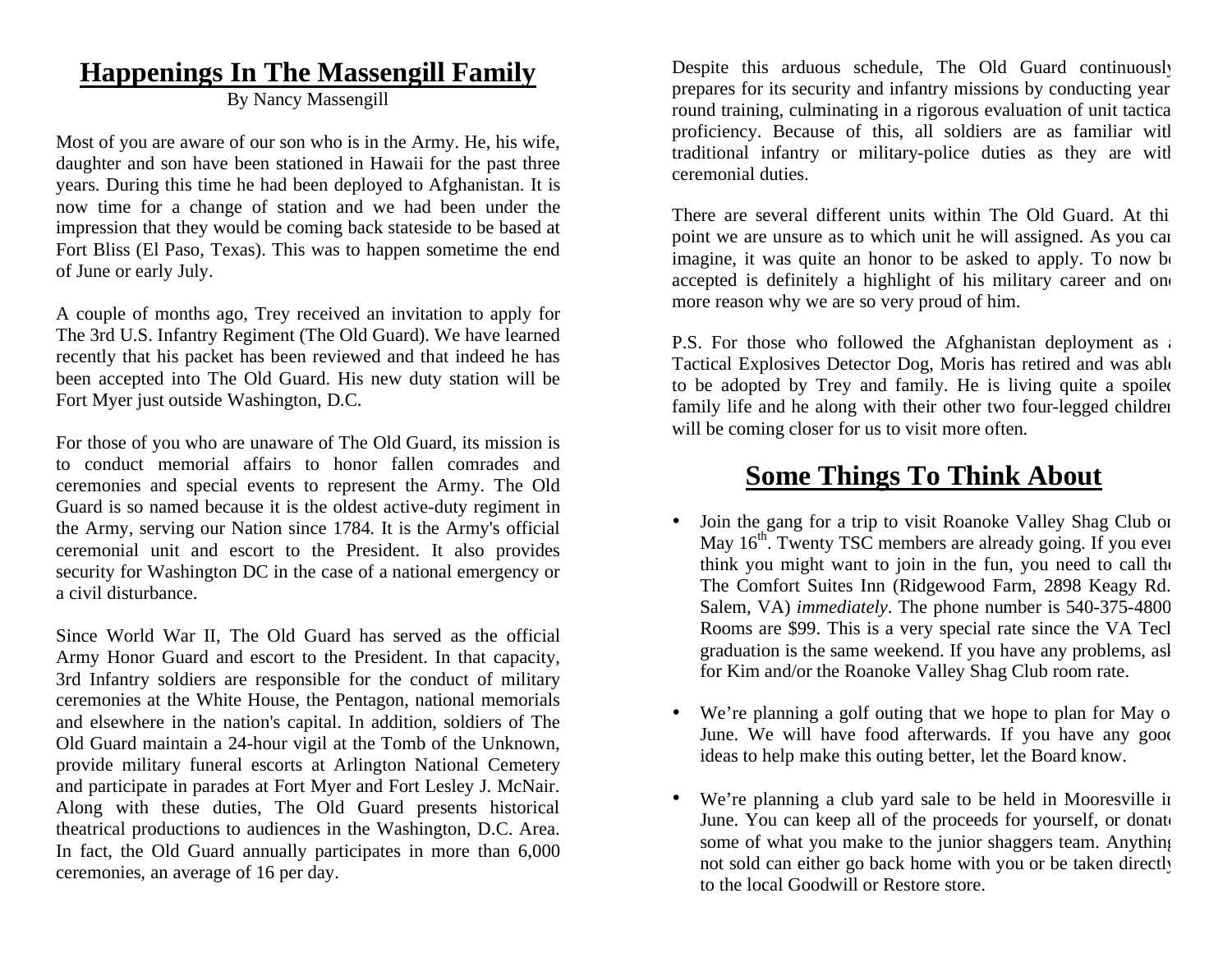# **Fun At The Southern Spring Show**

By Susan Dahl

We all had fun dancing and talking to folks at the Southern Spring Show. Fridays were a little slow, but both Saturdays' turnouts were super good. We had unbelievable interest from people walking by and signing up for a chance to win a free set of shag lessons. Others were interested but lived too far from Fat Boys.

A huge "Thanks" to the junior shaggers who showed up. They were a major "hit". Thanks to Tobitha and Ashley for getting them to attend. Saturdays are busy for the juniors, so we really appreciated them dancing for TSC.

Our five days was well organized and advertised, thanks to Mike and Peggy. I hope we will be asked next year, and for the Christmas Show. And, as always, I hope I'm still alive!

I'll see you at the Finish Line… where we are having great crowds.

Signed, One of the "Older-Than-Dirt" Fun Bunch Members  $\degree$ 

# **Ramblings From the Road**

Wayland Massengill

@&\$?!! £¥%#!&\$@!!! Cut me off again you…

Oh, hey my peeps! I didn't see you there. I was just congratulating an outstanding fellow motorist for their forethought while changing lanes here in sunny NYC. But alas, while everything is usually about me this time it isn't. (Sorry for your disappointment).

It has recently come to my attention that our beloved brewmaster wannabee, the not so fearless, not-the-leader vice-prez Barry apparently has a minor (really a major) problem identifying the difference between donkey indoor and outdoor plumbing. Let me 'splain it to you, Lucy.

Barry and his lovely and talented (and blushing wit h embarrassment) bride Hope raise little Ee Orr donkeys. They hav e been expecting the arrival of the latest bundle of braying joy, and i arrived recently.

They were expecting, or hoping for a girl donkey, "donkett" if yo u will and had the name "Baby" in use in speaking of the young one.

On the blessed day the Bambino arrived, (miserable weather, o course) the "Great And Powerful OZ" (I mean, Barry) went out to check out the hardware or lack thereof to satisfy the question o sex.

So he reaches under the little kiddo, now lazing about on the ground, and proclaims the lack of outdoor plumbing proves th a "she" has arrived.

Now at what point, I don't know, but the brand spanking new four legged addition to the family was later observed to be h<sub>emen</sub> like a mule! (Sorry! I just couldn't let that go by.)

So, in review, "she" is in fact a "he". Barry is claiming an hones mistake because it was cold and wet and you know what happen to guys when it's cold and wet."

I say nay-nay! Thus, I must repeat what my lovely wife posted o n Hope and Barry's Facebook page at my request. I'm sorry th a Hope's husband "doesn't know the difference between indoor an d outdoor plumbing."

On a further note, it occurs to me that "Baby" is <u>not</u> a fitting handle for a bouncing boy. So I submit the following suggestions:

Pump Handle, Drain Pipe, Faucet, Plumber… or my person a favorite and in honor of the proud father "Jack", I suggest "J Trap"

Barry, Barry, Barry… bless your heart…

See ya where the road ends and the party begins!